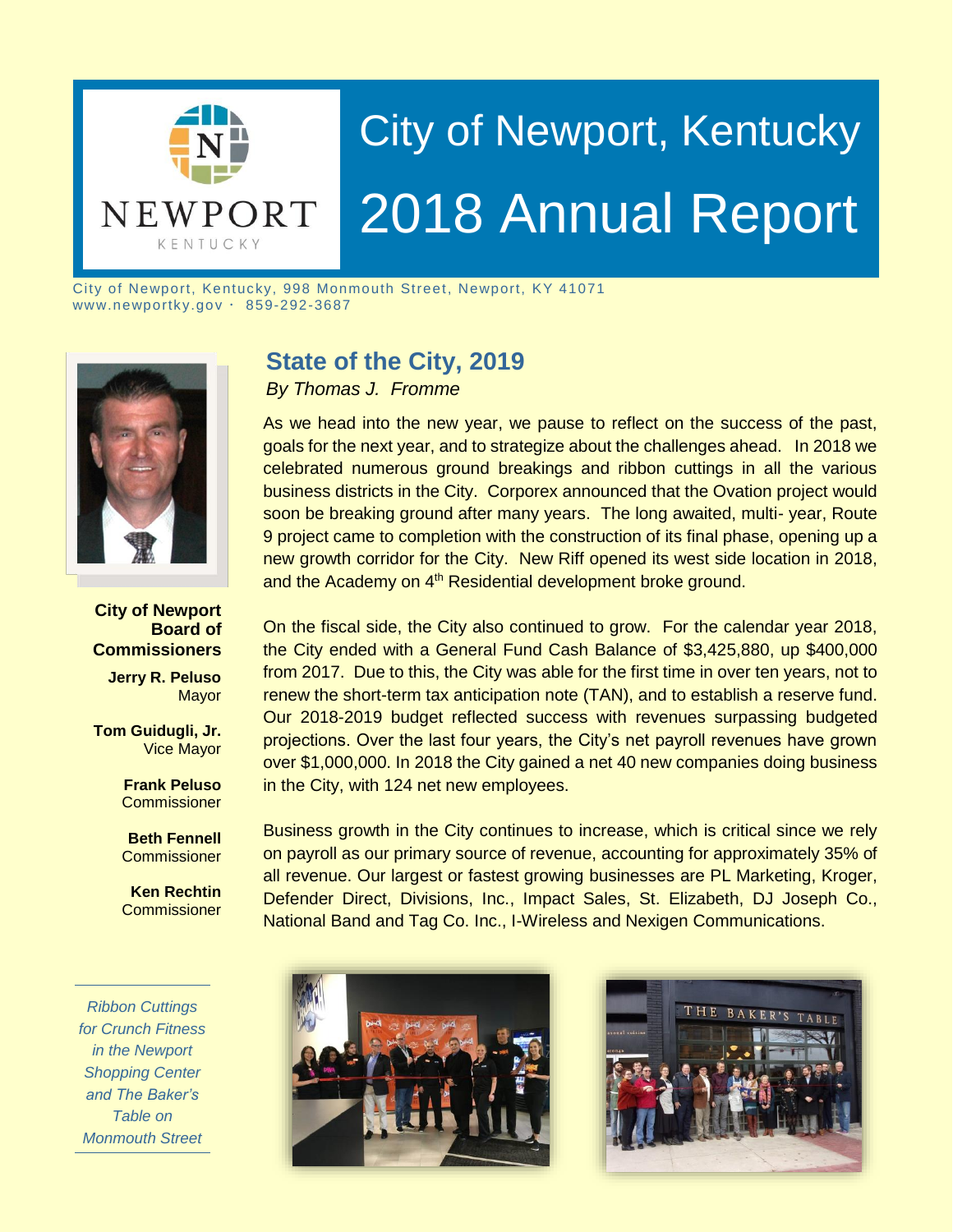## Page 2 2018 Annual Report



*Mayor, Board of Commissioners, and City Management* 

While great things are happening in the City, we also face challenges in this new year. Increased costs related to personnel, specifically, crippling increases in pension costs dictated by the state are expected to increase by \$1.6 million over the next few years.

Due to the mandated pension increase and other rising costs, we are looking at ways to maintain an adequate level of service in the future within the constraints of our revenue. Perhaps the most difficult challenge for Newport and for surrounding cities is addressing the delivery of public services to our residents. We continue to operate with a very small efficient staff and make every effort to provide a high quality of service in a cost-effective manner (having reduced City staffing by nearly 30 employees in

recent years). Currently we have approximately 115 full time employees, with more than 80 in public safety.

The City has continued to invest in its aging infrastructure and equipment, however aging infrastructure and rising costs continue to be a challenge. During the next few years, we anticipate spending several million dollars on infrastructure related projects and equipment acquisition, including upgrades to the 800 MHz radio system used for public safety. The 2018-2019 Budget and work priorities include a focus on capital improvements, including expending the funds from the 2015 Bond Issuance for several major ongoing projects.

Much was accomplished in 2018, and 2019 continues to look very promising. Construction on Ovation and changes at Newport on the Levee will kick off the year with a flourish. Construction on Carothers Road and design work on the South Monmouth street (US 27) will commence this year, including a partnership with surrounding cities on smart corridor initiatives. We will continue with our City-wide street repaving program and paver replacement and streetscape improvements on Monmouth Street. Bernadette Watkins Park in the West Side will continue to be developed.

Our goals for 2019 continue to include: further redevelopment of residential and commercial properties; working on quality of life issues - such as parks and recreation; and maintaining a safe walkable community. From a fiscal perspective, we continue working on growing revenues and keeping our expenses reasonable.

The goals for 2019 are listed in their entirety in this Annual Report and metrics can be found on our online transparency portal at [https://newportky.opengov.com.](https://newportky.opengov.com/)

Sincerely,

Thomas J. Fromme City Manager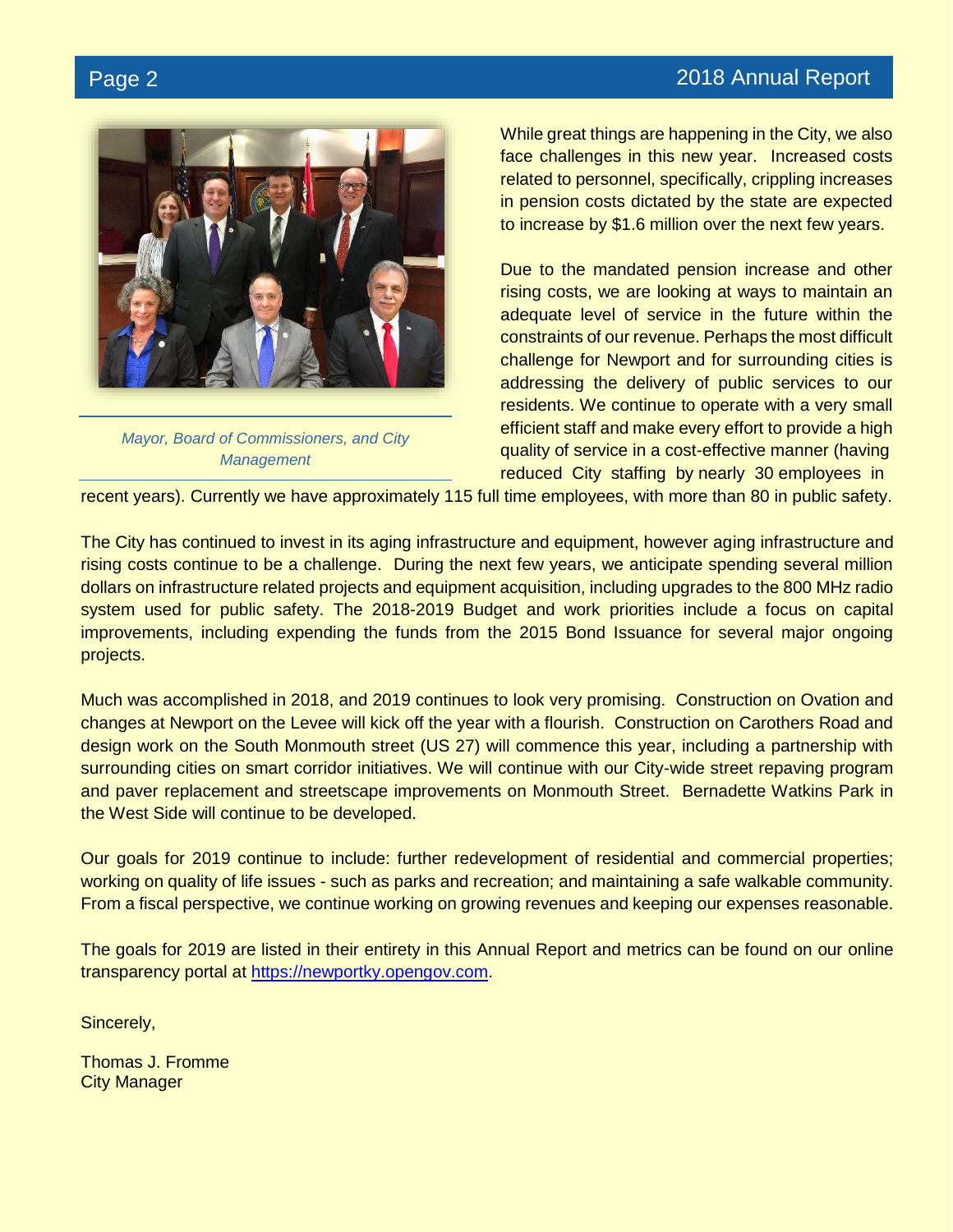# **2018 Accomplishments**

#### **General Government and Administration**

- Negotiated three union contracts.
- Implemented OpenGov's Checkbook reporting for access by the Board of Commissioners.
- Completed Pension Analysis and Projections.
- Completed FY 2019 Budget book for inclusion onto the website.
- Rental Dwelling License renewal period was converted from fiscal to calendar year. Completed both a half year billing (Jul'18-Dec'18) and a full year billing (Jan'19- Dec'19) with little complication.
- City of Newport: Implemented the following Springbrook module: Payroll.
- Campbell County Consolidated Dispatch: Implemented the Payroll Springbrook module.
- Began implementing Credit Card payments, starting in the Police Department.
- Established and set the 2018 Property Tax Rate.
- Part-Time Clerk hired (Business License Auditor).
- Raised the profile of the City through social media and other events/outlets. Facebook page likes up to 1,759 (from 1,188 likes last year). Successfully implemented use of Facebook Jobs application process for job openings. Implemented Facebook Live for Commission meetings.

### **Public Safety: Police**

- Visa, Master Card partnership to share technology to process debit in the collection as related to parking infractions.
- Secured Homeland Security grant for the purchase of digital 800 MHz radio system.
- Updated the IDENT Office.
- Implementation of property/evidence tracking system for efficiency and integrity purpose.
- Secured/ acquired grant funding to purchase patrol rifles for patrol officers.
- Secured/ acquired National Traffic Highway Safety grant.
- Rise in projected parking meter collection due to increased effectiveness of parking enforcement.
- Police Swat Team partnered with KTOA organization for additional specialized training.
- Organized NKY's largest mock active shooter training with local agencies such as St. Elizabeth Healthcare, Newport Fire, Campbell County Coroner, and Campbell County EMA.
- Assigned an officer to the Northern Kentucky Drug Strike Force.

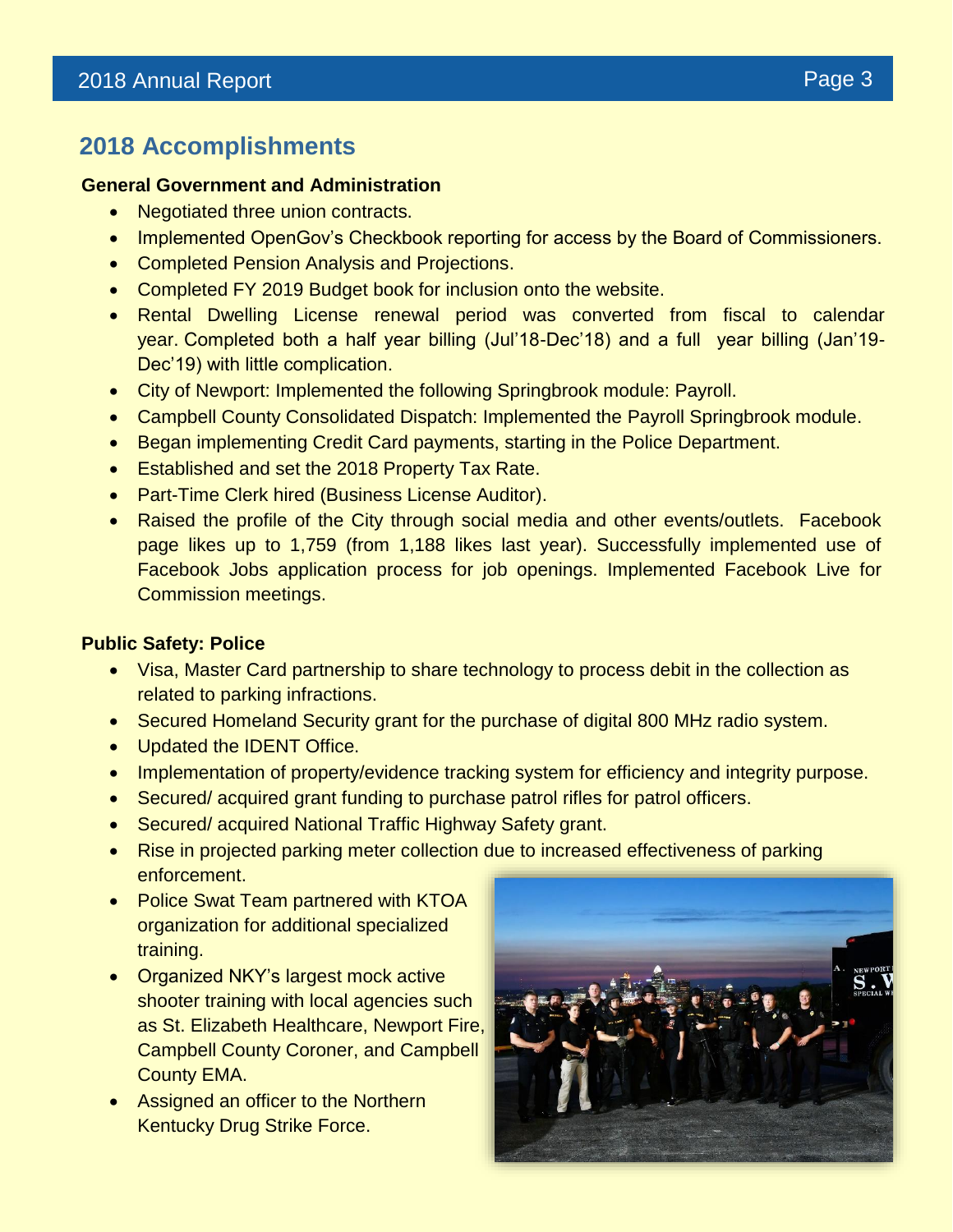# **2018 Accomplishments (continued)**

#### **Public Safety: Fire**

- Participated in the mock active shooter drill at Newport Central Catholic High School with Newport Police Department and St. Elizabeth Healthcare.
- Submitted FEMA grants for a replacement ambulance, a replacement engine, radio equipment, vehicle exhaust system, ambulance automatic cots systems, cardiac defibrillator monitors, thermal imaging cameras.
- Replaced current 20-year-old data management and reporting system with a more up to date and more user-friendly software system.
- Placed into service replacement Captain/Shift Commander vehicle.
- Worked on several committees on the 800 radio program.
- Placed into service new CPR device for two ambulances.
- Ordered replacement gear for all out-of-date old gear.
- Training on high-rise buildings with updated high-rise hose systems.
- Worked on better cancer prevention techniques for our employees.

#### **Infrastructure and Maintenance**

- Completed engineering for catch basin at 1328 Waterworks Road.
- Designed and submitted plans to repair a slide on the floodwall east of Washington Street Pump Station.
- Managed communications with the USACE on various Levee related projects: Aqua Storm Sewer, Route 9 Closure, Riverwalk Phase III, Skywheel, Ovation, slide at Washington Street Pump Station, Riverboat Row CSO, etc.



*Aqua on the Levee Storm Sewer Project*

- Constructed a head wall at 18<sup>th</sup> Street diversion.
- Designed and installed an electric panel at the Taylor Creek Overflow.
- Removed over 45 infected Ash trees including their stumps in Phase 1 of a tree maintenance plan.
- Replaced failed brick sidewalk pavers in the 1000 block of Monmouth Street with stamped concrete to simulate bricks.
- Extended a storm sewer in Hoyer Alley to address a water issue and paved a portion of the alley.
- Dillon Carson and Anthony Guidugli achieved their Road Scholar endorsement through the Kentucky technology program.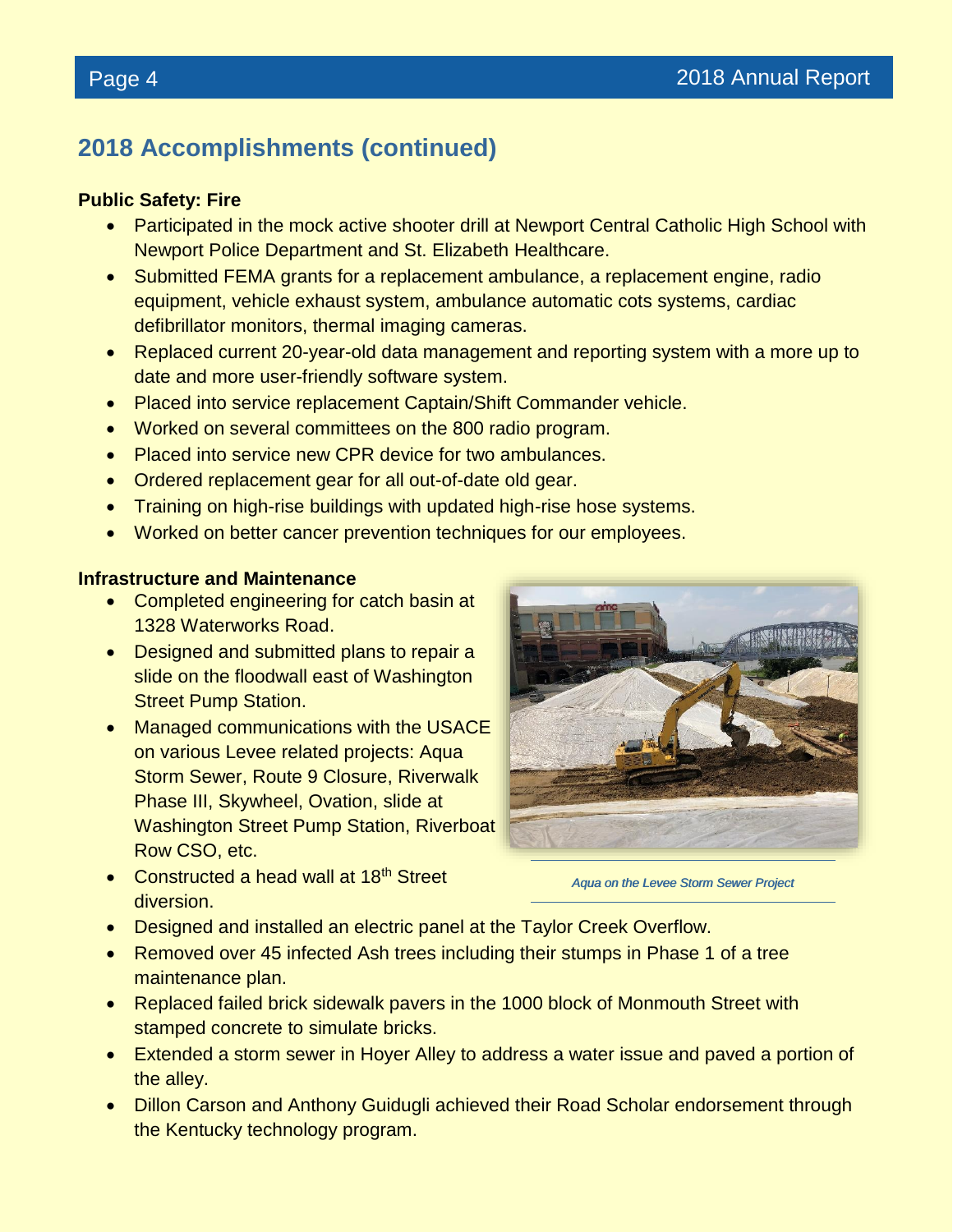# **2018 Accomplishments (continued)**

#### **Infrastructure and Maintenance (continued)**

- Completed the planning and bid out the paving of several streets and the construction of East 9<sup>th</sup> Street and Wildcat Drive.
- Continued work toward city's tree canopy goal: updated tree ordinance, supported volunteer planting projects.
- Replaced parking lot lights with LED and painted poles.
- Riverfront Commons III Bridges Grant (Submitted Plans to U.S. Army Corps of Engineers).
- Carothers Phase II design.
- Route 9 construction.
- Began implementation of Bernadette Watkins Park.
- Designed and approved interlocal agreement with SD1 for 9<sup>th</sup> Street Strom Sewer repairs.

#### **Community and Economic Development**

- Worked Development Projects (meet with prospects, state and federal agencies, reviewing proformas, researching financing, recruiting developers, event facilitation, etc):
	- o Newport on the Levee Acquisition / Future Planning
	- o Academy on Fourth
	- o Skywheel
	- o Pegasus
	- o 401 Park Avenue
	- o Fedders Construction
	- o B&B Riverboats Expansion
	- o 13<sup>th</sup> Street Development
	- o KTCHN
	- o Monmouth Street Sites
	- o Ovation
	- o Peace Bell Site
	- o Newport Steet/IPSCO
	- o Former Baptist Home
	- o Other confidential sites



*Space activation at Newport on the Levee*

- Engaged with approx. 20 businesses related to expansion, engagement and retention.
- Presented 6 JDIP applications to the Committee and City Manager.
- Facilitated the introduction of Gest and Oggo into the City.
- Continued to navigate the Federal Requirements related to US Smelted Steel and the implementation of the Red Bike Project.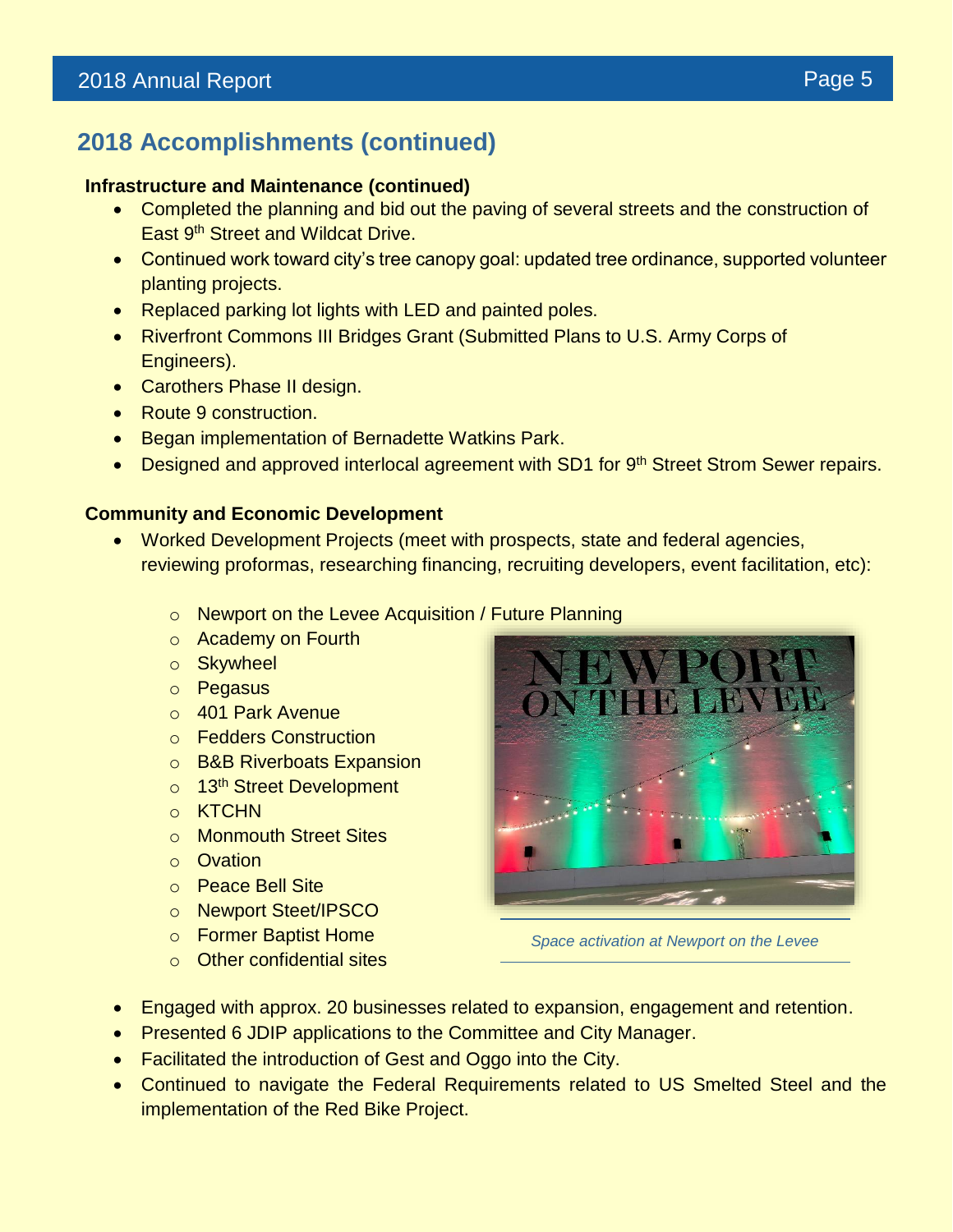# **2018 Accomplishments (continued)**

#### **Community and Economic Development (continued)**

- Worked with Neighborhood Foundations and DLG on approvals for Bernadette Watkins Park.
- Held a community engagement event for Bernadette Watkins Park.
- Applied for KaBOOM Grant and FC Cincinnati funds for Bernadette Watkins Park.
- Facilitated transfer of Landfill from Port Authority, managed repair to cap, began redevelopment investigations.
- Four façade Improvement Program Projects closed out, eleven in pipeline.

### **Code Enforcement**

- Restructure of the Staff organization eliminating the Development Services Department, creating the Code Enforcement Department. Division of responsibilities of the Development Services director between the newly created position of Code Enforcement Director and the Assistant City Manager.
- Hired staff for 1 vacant Code Enforcement Officer Position and a Historic Preservation Specialist.
- Began the process of a comprehensive review of the City's zoning code and historic preservation guidelines.
- Collected \$68,587.25 in delinquent taxes through payment agreement and reduced outstanding tax amounts due to the City by \$184,234.40.
- Collected \$31,850.00 in code liens
- Manage 87 active foreclosure cases in which the City is a party and 45 other foreclosures have been closed.



*New Riff Distilling – West Newport Campus*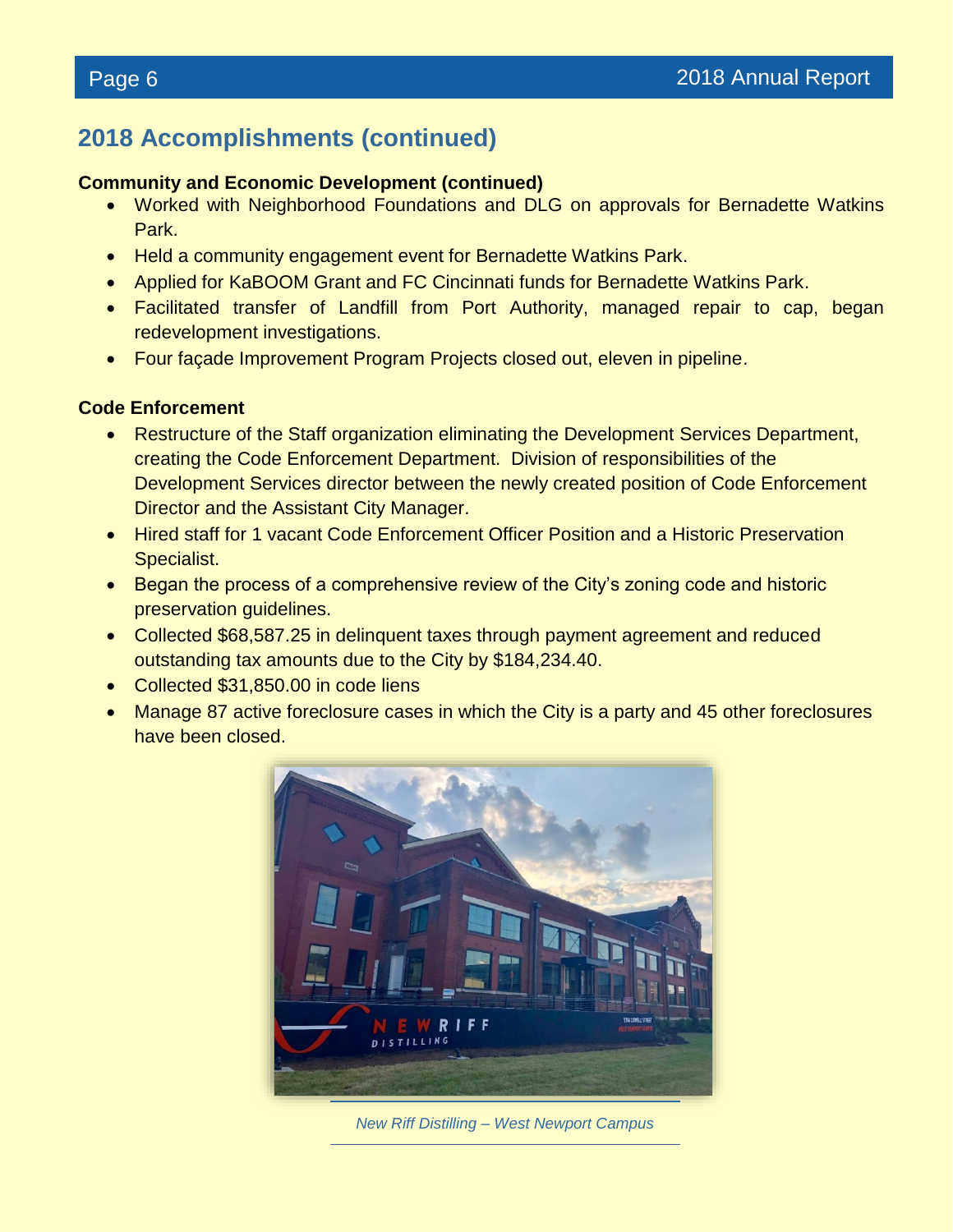# **Key Metrics, 2015-2018**

| <b>General Government</b>         | 2015        | 2016        | 2017               | 2018        |
|-----------------------------------|-------------|-------------|--------------------|-------------|
| <b>Worker Compensation Claims</b> | 22          | 22          | 14                 | 13          |
| Injury Days Lost - "Days Away"    | 12          | 71          |                    | 241         |
| <b>Sick Time Utilized</b>         | 5,198 hours | 6,372 hours | <b>7.054 hours</b> | 7,903 hours |

| <b>Personnel Summary</b>                     | 2015-16         | 2016-17        | 2017-18        | 2018-2019       |
|----------------------------------------------|-----------------|----------------|----------------|-----------------|
| <b>City Manager's Office</b>                 |                 |                |                |                 |
| <b>Total City Manager's Office Full Time</b> | $\overline{4}$  | 5              | $6\phantom{1}$ | $6\overline{6}$ |
| <b>Total Part Time</b>                       | 8               | 8              | $6\phantom{1}$ | 5               |
| <b>Finance and Administration</b>            |                 |                |                |                 |
| <b>Total Full Time</b>                       | $6\phantom{1}6$ | $6\phantom{1}$ | $6\phantom{1}$ | $6\phantom{1}$  |
| <b>Total Part Time</b>                       | $\overline{0}$  | $\mathbf{1}$   | 1              | $\mathbf{1}$    |
| Police                                       |                 |                |                |                 |
| <b>Total Full Time</b>                       | 46              | 45             | 46             | 44              |
| <b>Total Part Time</b>                       | 5               | 5              | 5              | $6\phantom{1}$  |
| Fire                                         |                 |                |                |                 |
| <b>Total Full Time</b>                       | 38              | 38             | 38             | 38              |
| <b>Total Part Time</b>                       | $\mathbf 0$     | $\Omega$       | $\mathbf{0}$   | $\mathbf{0}$    |
| <b>Development Services</b>                  |                 |                |                |                 |
| <b>Total Full Time</b>                       | $\overline{4}$  | $6\phantom{1}$ | $\overline{7}$ | 5               |
| <b>Total Part Time</b>                       | 1               | $\overline{1}$ | 3              | 3               |
| <b>Community Services</b>                    |                 |                |                |                 |
| <b>Total Full Time</b>                       | 14              | 15             | 15             | 15              |
| <b>Total Part Time</b>                       | 19              | 19             | 21             | 23              |
|                                              |                 |                |                |                 |
| <b>TOTAL FULL TIME</b>                       | 112             | 115            | 118            | 114             |
| <b>TOTAL PART TIME</b>                       | 33              | 33             | 36             | 38              |
| <b>TOTAL EMPLOYEES</b>                       | 145             | 148            | 154            | 152             |

| <b>Business Information</b> | 2015        | 2016        | 2017        | 2018        |
|-----------------------------|-------------|-------------|-------------|-------------|
| <b>New Companies</b>        | 55          | 56          | 60          | 74          |
| <b>Lost Companies</b>       | 15          | 31          | 69          | 31          |
| <b>New Employees</b>        | 321         | 325         | 163         | 208         |
| <b>Lost Employees</b>       | 66          | 235         | 121         | 84          |
| <b>Net Payroll</b>          | \$6,019,821 | \$6,390,544 | \$6,668,365 | \$7,162,397 |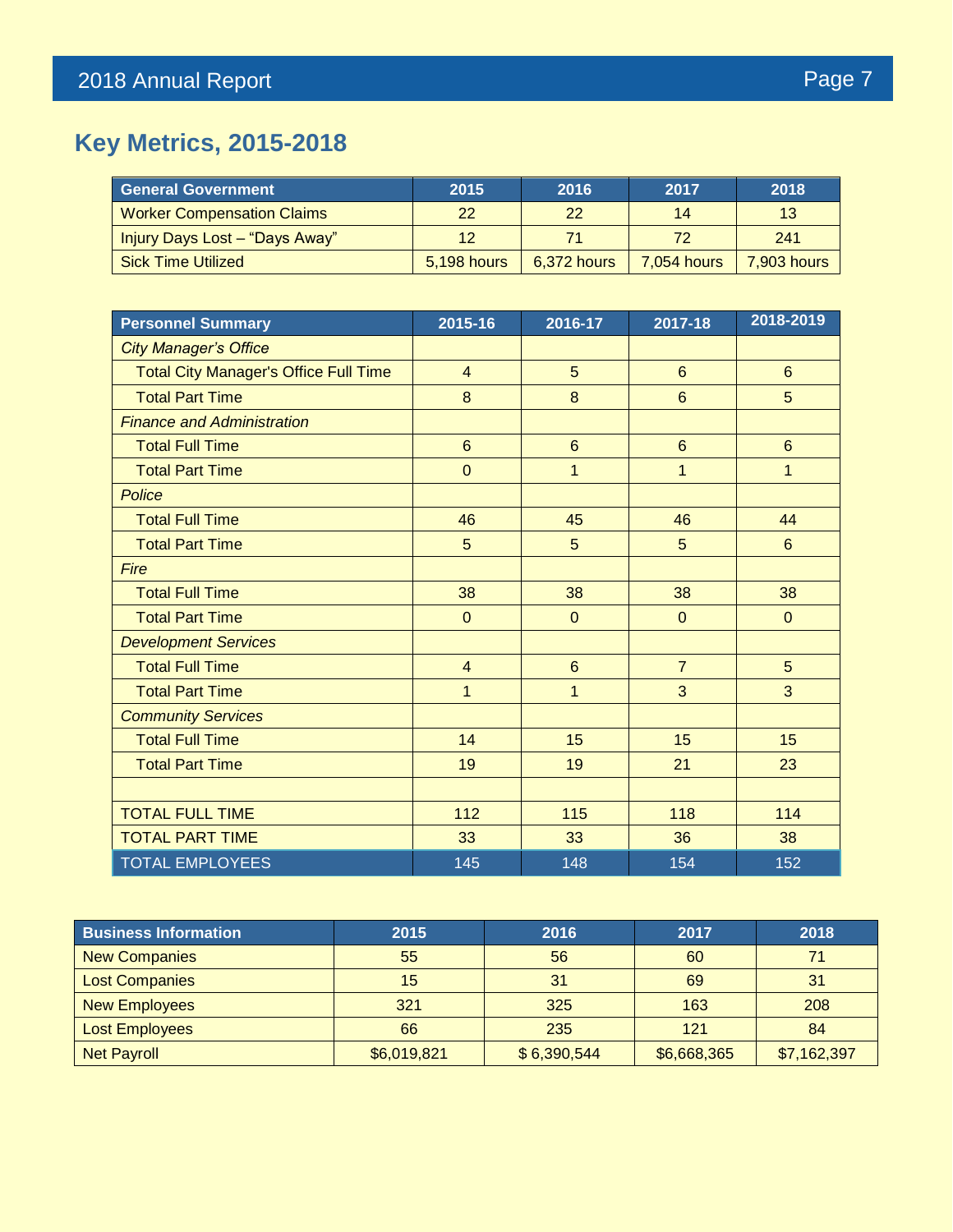# Page 8 2018 Annual Report

| <b>Capital Equipment</b>            |             |                                      |             |                                    |             |                                                      |             |
|-------------------------------------|-------------|--------------------------------------|-------------|------------------------------------|-------------|------------------------------------------------------|-------------|
| <b>Purchased</b><br>2015            | <b>Cost</b> | <b>Purchased</b><br>2016             | <b>Cost</b> | <b>Purchased</b><br>2017           | <b>Cost</b> | <b>Purchased</b><br>2018                             | <b>Cost</b> |
| 2 Dump Beds                         | \$35,790    | <b>Horton</b><br><b>Medic Unit</b>   | \$27,500    | <b>Hot Box</b>                     | \$33,133    | Springbrook<br><b>Software</b>                       | \$36,042    |
| <b>Horton Medic</b><br><b>Unit</b>  | \$157,000   | <b>Explorer Fire</b><br><b>Chief</b> | \$37,234    | <b>Utility Box</b><br><b>Truck</b> | \$44,093    | 3 Dodge<br><b>Chargers</b>                           | \$91,244    |
| F550 Super<br>Duty - PW             | \$70,750    | 3 Dodge<br><b>Chargers</b>           | \$92,289    | Ford<br><b>Escape</b>              | \$24,550    | 2 Ford<br><b>Explorers</b>                           | \$68,536    |
| F250 Super<br>Duty - Code           | \$25,000    | <b>Pierce Fire</b><br><b>Engine</b>  | \$500,000   | 3 Dodge<br><b>Chargers</b>         | \$83,277    | 1 Jeep<br>Cherokee/<br>1 Grand<br><b>Cherokee</b>    | \$55,786    |
| 6 Dodge<br><b>Chargers</b>          | \$155,431   | 3 Dodge<br><b>Chargers</b>           | \$74,871    | <b>Ford Transit</b><br>Van         | \$21,574    | <b>Vet's Pool</b><br>Lighting<br><b>Replacements</b> | \$39,925    |
| <b>Street</b><br><b>Sweeper</b>     | \$253,750   | <b>Body</b><br><b>Cameras</b>        | \$28,383    | Springbrook<br><b>Software</b>     | \$35,537    | Springbrook<br><b>Software</b>                       | \$36,042    |
| <b>Park Shelter</b>                 | \$5,481     | <b>Equipment</b>                     | \$77,445    |                                    |             |                                                      |             |
| <b>Pool Structure</b><br>Rehab      | \$3,434     | <b>Fire SCBA</b><br><b>Equip</b>     | \$150,686   |                                    |             |                                                      |             |
| <b>Forensic</b><br><b>Equipment</b> | \$29,542    |                                      |             |                                    |             |                                                      |             |
| <b>Life Packs</b>                   | \$29,323    |                                      |             |                                    |             |                                                      |             |
| Total:                              | \$765,502   | <b>Total:</b>                        | \$998,409   | <b>Total:</b>                      | \$242,164   | <b>Total:</b>                                        | \$327,575   |

| <b>Public Works</b>                                   | 2015            | 2016  | 2017              | 2018            |
|-------------------------------------------------------|-----------------|-------|-------------------|-----------------|
| <b>Street Miles Paved</b>                             | 3.5             | 1.6   | 1.4               | $\Omega$        |
| <b>Tons of Asphalt</b>                                | 446.4           | 389.7 | 164               | 92              |
| <b>Potholes filled</b>                                | 4,464           | 3,897 | 1,640             | 920             |
| Handicap access ramps                                 | <b>22</b>       | 13    | $12 \overline{ }$ | 10 <sup>°</sup> |
| <b>Trees removed</b>                                  | 12 <sup>2</sup> | 38    | 26                | 58              |
| <b>Trees planted</b>                                  | 130             | 212   | 28                | 71              |
| Salt tons used                                        | 822             | 810   | 200               | 1,177           |
| Overtime for snow removal                             | 76              | 430   | 134.5             | 534.5           |
| Days streets swept                                    | 158             | 160   | 161               | 168             |
| Pool Attendance                                       | 8,166           | 9,151 | 6,740             | 6,157           |
| Field use / Permits<br>*Actual Permits (versus Users) | 82              | 87    | $742*$            | 396*            |
| Signs replaced/installed                              | 115             | 178   | 123               | 150             |
| <b>Crosswalks striped</b>                             | 24              | 16    | 22                | 22              |
| Street lights replaced                                | 252             | 750   | 600               | 19              |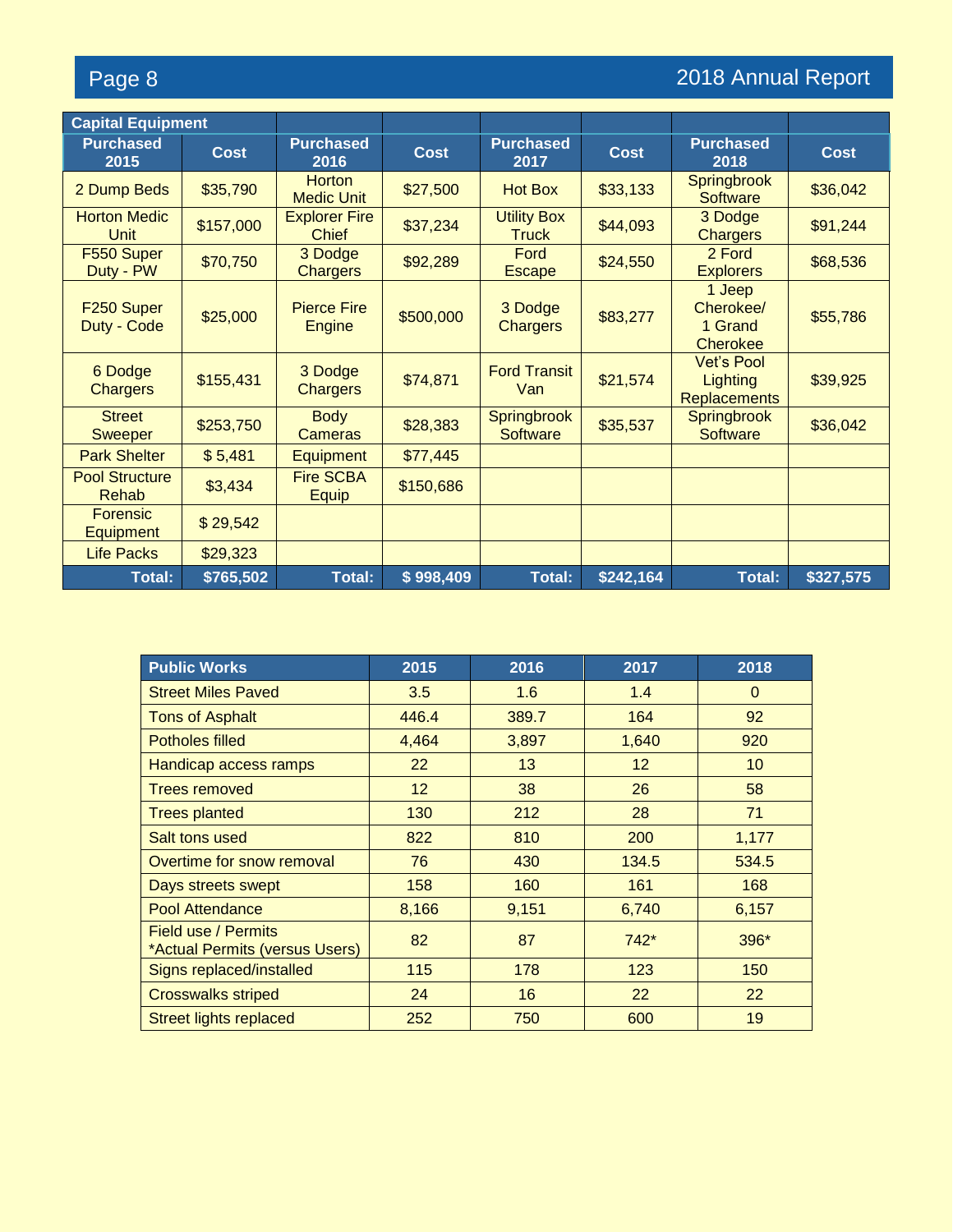| <b>Police</b>                    | 2015      | 2016      | 2017      | 2018      |
|----------------------------------|-----------|-----------|-----------|-----------|
| Police calls                     | 33,367    | 33,269    | 28,424    | 31,632    |
| <b>Traffic citations</b>         | 5,915     | 2,811     | 2,149     | 1,610     |
| <b>Physical arrests</b>          | 8,060     | 6,116     | 3,450     | 2,646     |
| <b>Traffic accident reports</b>  | 1,202     | 1,165     | 1,163     | 1,169     |
| Offense reports                  | 1,716     | 1,513     | 1,166     | 1,208     |
| Use of force                     | 16        | 12        | 15        | 15        |
| <b>Parking Violations</b>        | 4,946     | 5,430     | 5,319     | 5,431     |
| <b>Parking meter collections</b> | \$212,581 | \$234,174 | \$214,992 | \$221,126 |

| <b>Fire</b>            | 2015  | 2016  | 2017  | 2018  |
|------------------------|-------|-------|-------|-------|
| <b>Paramedic calls</b> | 3,702 | 3,592 | 3,710 | 3,245 |
| <b>Fire calls</b>      | 1,642 | 1,643 | 1,636 | 1.712 |
| <b>Inspections</b>     | 673   | 678   | 573   | 675   |

| <b>Code Enforcement</b>                   | 2015         | 2016        | 2017        | 2018         |
|-------------------------------------------|--------------|-------------|-------------|--------------|
| <b>Code Enforcement citations</b>         | 197          | 620         | 555         | 1,339        |
| Code inspections                          | 1,608        | 3,048       | 2,707       | 3,621        |
| <b>Condemnations</b>                      | 21           | 18          | 19          | 16           |
| <b>Residential permits</b>                | 371          | 539         | 463         | 508          |
| <b>Residential Construction Cost</b>      | \$3,971,533  | \$5,914,259 | \$5,409,907 | \$1,0285,311 |
| <b>Residential Permit Fees</b>            | \$43,217     | \$61,954    | \$48,939    | \$64,522     |
| <b>Commercial permits</b>                 | 213          | 139         | 159         | 166          |
| <b>Commercial Construction Cost</b>       | \$10,691,550 | \$5,568,938 | \$8,376,022 | \$34,922,106 |
| <b>Commercial Permit Fees</b>             | \$102,577    | \$33,161    | \$35,765    | \$101,127    |
| <b>Complaints</b>                         | 640          | 1,920       | 1440        | 1506         |
| <b>Number of Code Officers</b>            |              | 3           | 2.5         | 3.5          |
| <b>Historic Preservation COA's issued</b> | 239          | 230         | 296         | 361          |

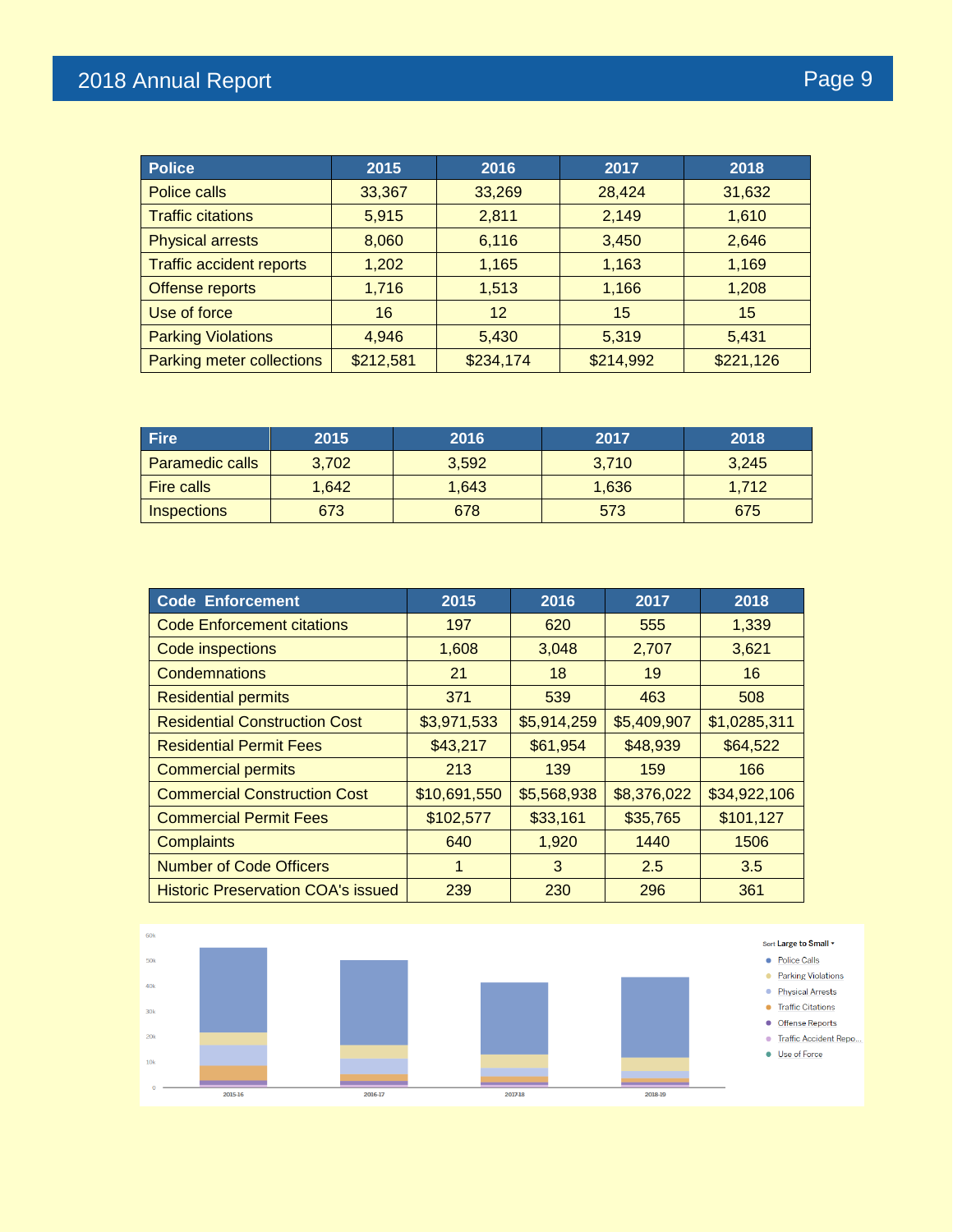| <b>Infrastructure Improvements</b>     |             |                                     |             |                                                         |                        |                                                 |             |
|----------------------------------------|-------------|-------------------------------------|-------------|---------------------------------------------------------|------------------------|-------------------------------------------------|-------------|
| 2015                                   |             | 2016                                |             | 2017                                                    |                        | 2018                                            |             |
| <b>Street</b><br>Resurfacing           | \$735,202   | <b>Street</b><br>Resurfacing        | \$704,123   | <b>Street</b><br><b>Resurfacing</b>                     | \$294,641              | <b>Street</b><br>Resurfacing                    | \$262,012   |
| <b>SRTS</b>                            | \$27,140    | <b>SRTS</b>                         | \$7,140.00  | Curb & Ramp<br><b>Replacements</b>                      | 1160 curbs<br>14 ramps | <b>Watch Hill</b><br><b>Curbs</b>               | \$56,918    |
| <b>Underground</b><br><b>Utilities</b> | \$40,000    | Grandview<br><b>Slide</b>           | \$8,374     | Grandview<br>Ave                                        | \$400,571              | Grandview<br>Ave                                | \$315,770   |
| <b>Curbs</b>                           | \$29,531    | <b>Churchill</b>                    | \$63,710    | <b>Watch Hill</b><br>/Curbs                             | \$64,887               | <b>Wildcat Dr.</b>                              | \$19,735    |
| <b>Riverwalk</b>                       | \$98,103    | <b>Riverwalk</b>                    | \$9,576.37  | <b>Riverfront</b><br>Commons II /<br><b>Sidewalks</b>   | \$213,189              | Project 1620<br><b>Roundabouts</b>              | \$11,892    |
| <b>PW Building</b>                     | \$1,067,231 | <b>Riverfront</b><br><b>Commons</b> | \$322,293   | <b>Riverfront</b><br>Commons III /<br><b>Bridges</b>    | \$53,772               | <b>Carothers</b><br>Rd.                         | \$30,428    |
| <b>Dayton St</b><br><b>Parking Lot</b> | \$120,761   | <b>Barrel</b><br><b>Vaults</b>      | \$130,440   | <b>Mast Art</b><br>Replacement                          | \$193,934              | <b>Rt. 9</b><br>Underground<br><b>Utilities</b> | \$500,000   |
| <b>Storm Sewer</b><br>/ Stadium        | \$19,340    | <b>Sewer</b>                        | \$46,640    | <b>Sewer</b><br><b>Relocation</b>                       | \$472,354              | <b>Duke Energy</b><br>(LED<br>Streetlights)     | \$372,011   |
| Floodwall                              | \$70,535    | Floodwall                           | \$26,010    | Slide Repairs /<br>Floodwall                            | \$24,580               | <b>Parking Lot</b><br><b>LED Lights</b>         | \$47,000    |
| <b>Slide Repairs</b>                   | \$119,273   | <b>Slide</b><br><b>Repairs</b>      | \$36,521    | <b>Pool Lights</b>                                      | \$39,925               | <b>Mast Arm</b><br><b>Poles</b>                 | \$82,352    |
| <b>Salt Shed</b>                       | \$14,104    | Wein-<br>gartner                    | \$15,090    | <b>LED Lighting</b>                                     | \$104,659              | <b>Riverfront</b><br><b>Commons II</b>          | \$41,052    |
| <b>Carothers</b>                       | \$216,603   | <b>Carothers</b>                    | \$2,302     | <b>Carothers Rd</b>                                     | \$79,757               | <b>Riverfront</b><br><b>Commons III</b>         | \$36,295    |
|                                        |             |                                     |             | Roundabout<br>Design                                    | \$43,365               | <b>Slide</b><br>Repairs/<br><b>Floodwall</b>    | \$21,700    |
|                                        |             |                                     |             | <b>Monmouth</b><br><b>Street</b><br><b>Improvements</b> | \$301,855              |                                                 |             |
|                                        |             |                                     |             | <b>Taylor Creek</b><br><b>Improvements</b>              | \$28,400               |                                                 |             |
| <b>Total:</b>                          | \$2,557,825 | <b>Total:</b>                       | \$1,372,220 | <b>Total:</b>                                           | \$2,315,889            | Total:                                          | \$1,797,165 |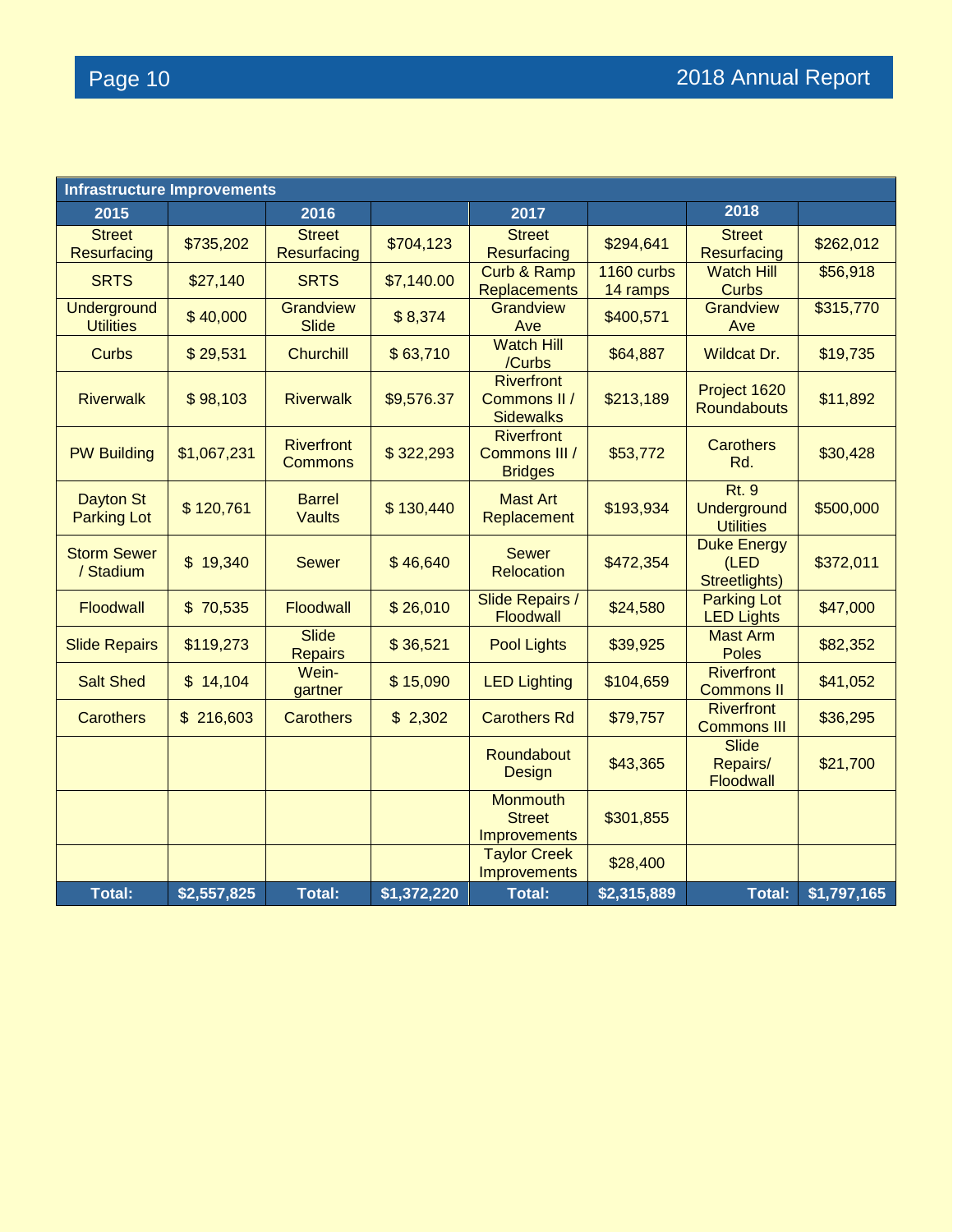## **2019 Goals**

### **General Government and Administration**

- Continue to strengthen the City's reserves.
- OpenGov: Add Annual Report, Fire and Police Data. Automate data uploads for more timely reports.
- Continue to investigate ways to incorporate technology into city government functions.
- Update Website, continue promotions of events, grow Facebook "Friends".
- Issue a Bond for capital improvements which would include South Monmouth / Underpass.
- Investigate and assess Springbrook 'Extended Budgeting' module.
- Completion of FY 2019 Audit.
- Completion of FY 2020 Budget Book.
- Refine rental license process; improve payments, recovery and enforcement.
- Create a Special Events Permit for movie and film production.
- Setup 'WRAPS' portal for City & CCCDB to submit KY income Tax electronically.
- Continue to implement credit card usage for payments to City.
- Work with Department heads to monitor City Budget.
- Establish and set 2019 Property Tax Rate.
- Review and update Personnel Policy Handbook.
- Review and Update the Job Descriptions and Classification Plan.
- Schedule Quarterly EAP Training Seminars.
- Review and update Communications Listing with Departments.
- Review of parking issues.
- Review of alcohol sales licensing.
- Review of tree and sidewalk ordinances.

#### **Public Safety: Police**

- Implement an E-Bike Patrol Program to complement our current bicycle patrol, which would assist in a better equipped and better mobilized police force.
- Purchase additional Wolfcom Vision body cameras to replace aging/ defective current units to remain integrated with future technology.
- Update Policy and Procedure manual to current accreditation standards.
- Prepare for upcoming state accreditation process/ renewal.
- Implement infrastructure plan for accreditation compliance in regard to holding cells/ booking station.
- Implementation of digital 800 MHz radio system.
- Update/ maintenance to Records Section Office.
- Update/ maintenance to firearms training facility/firing range.
- Transition to firearm lighting system/corresponding holster.
- Purchase additional vehicles to replace liquidated vehicles/ equipment.
- Explore options for possible purchase of stationary speed monitoring devices.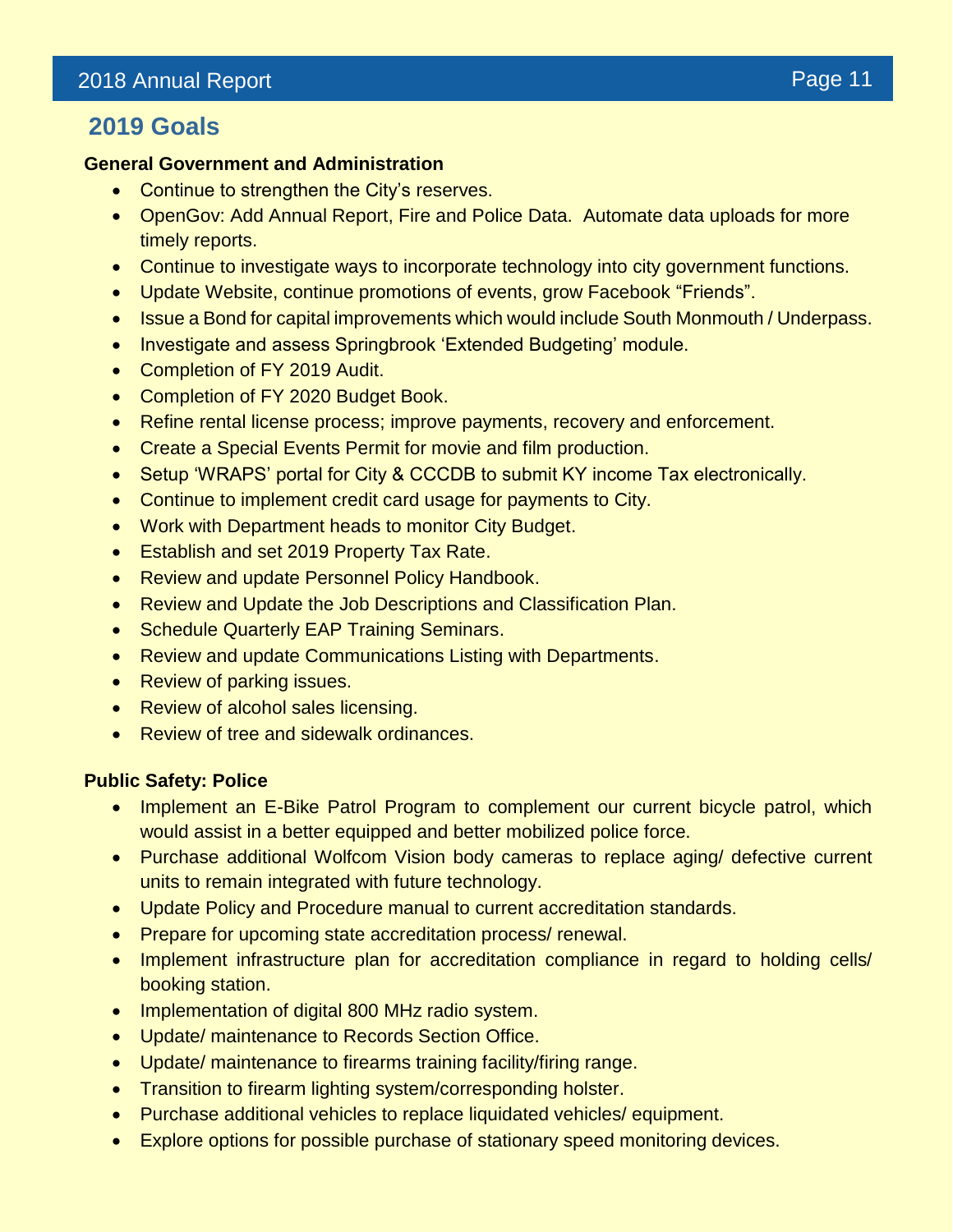# **2019 Goals (continued)**

#### **Public Safety: Fire**

- Install exhaust system in the fire station to remove diesel fumes.
- Install automatic cot loading systems on both ambulances to reduce chances of injuries.
- Make sure the department is well trained on the use of the new 800 radios system before the start date.
- Order and place into service replacement ambulance to replace 2004 unit.
- Continue training and full implementation of replacement software equipment.
- Renew efforts on building preplanning with electronic storage for Newport buildings.
- Get new officers and engineers special assignments to assist with the overall operation of the department.
- Get more involved with the county fire investigation team.
- Maintain use of aging fire engines.
- Survey abandoned and condemned structures for risk assessment reference interior firefighting.

#### **Infrastructure and Maintenance**

- Continue implementing plan for street / sidewalk repairs, road paving schedule, for the year.
- 9<sup>th</sup> Street Storm Sewer Improvements.
- Install 20 handicap ramps and replace 2000 feet of curbing.
- Replace two public works trucks with salt spreaders and plows.
- Resurface Veterans Park drive and Parking lot.
- Mussman Park Improvements (fencing, courts, fountain).
- Phase II Carothers Construction.
- Grant Implementation: Riverfront Commons III Bridges Project, Red Bike, South Monmouth/ Underpass.
- Continue to facilitate Levee projects, repair, maintenance and development related.
- Continue Monmouth Street Paver Replacement project.
- Continue administration and maintenance of Veterans Pool.

#### **Community and Economic Development**

- Begin process for updating the 2015 Comprehensive Plan.
- Evaluate 4<sup>th</sup> and 5<sup>th</sup> Street two way conversion.
- Facilitate redevelopment underway: 4<sup>th</sup> Street Academy, Peace Bell Site, Skywheel, Ovation, Newport on the Levee, Baptist Home, 13<sup>th</sup> Street, and along Monmouth Street and New Route 9.
- Implement new Bernadette Watkins Park improvements.
- Continue business retention / outreach.
- Continue Façade Program Implementation.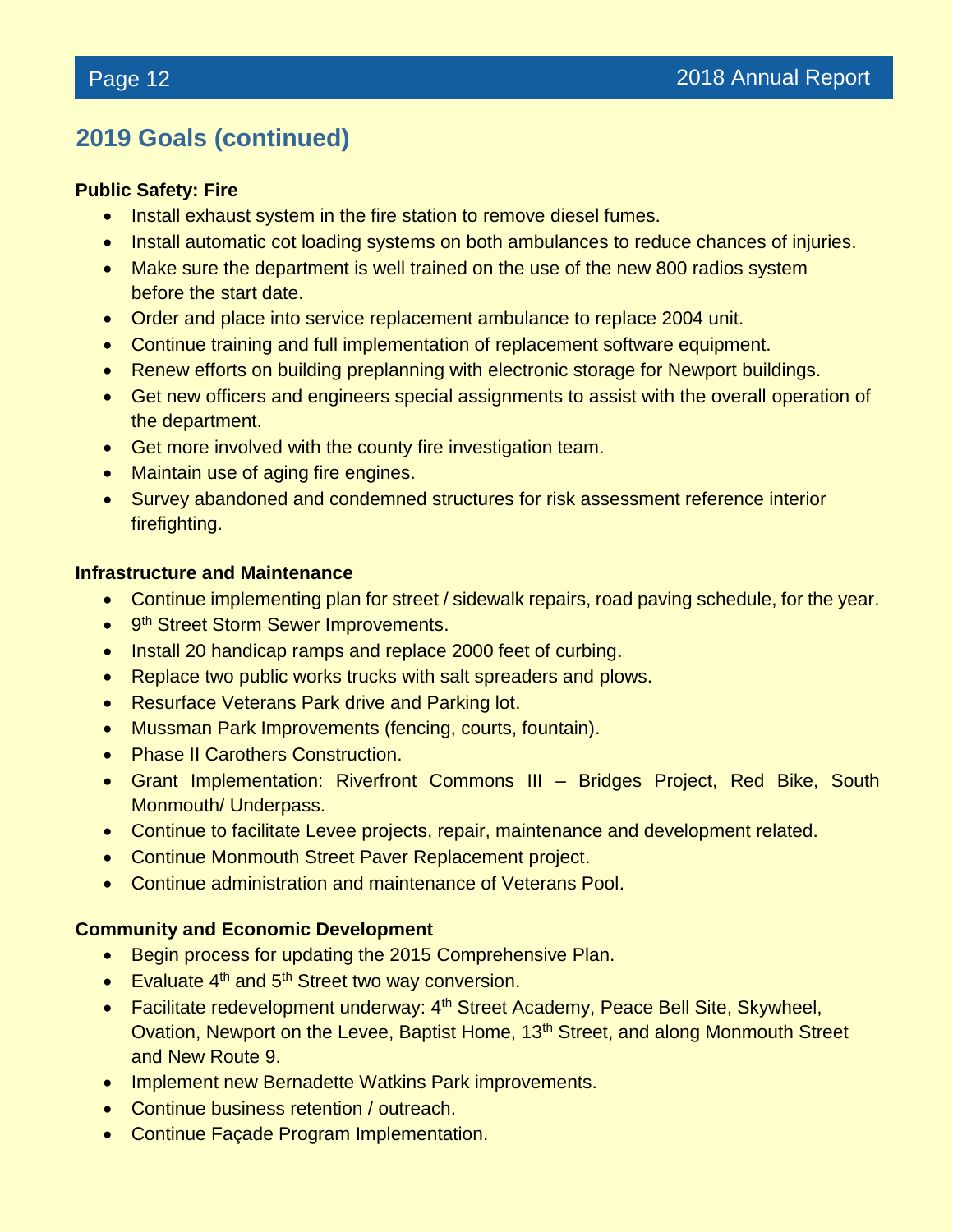# **2019 Goals (continued)**

#### **Community and Economic Development (continued)**

- Install three new Red Bike Stations.
- Partner with neighboring Cities on evaluation of the US 27 Smart Corridor.
- Planning and Zoning Commission engagement and administration.
- Landfill Redevelopment.

#### **Code Enforcement**

- Implementation of a new Code Enforcement software program.
- Purchase of a new vehicle for Code Enforcement.
- Streamline process of Code Enforcement lien filing procedure in a manner that is timelier while ensuring compliance with State law.
- Continue the process of zoning code and historic preservation ordinances updates.
- Continue to collect delinquent amounts due to the City.
- Continue to identify vacant properties and take whatever steps needed to bring them into compliance with code and/or aid in redevelopment of the property.
- Continue to work to correct problem properties throughout the City.



*Ovation Development Site*